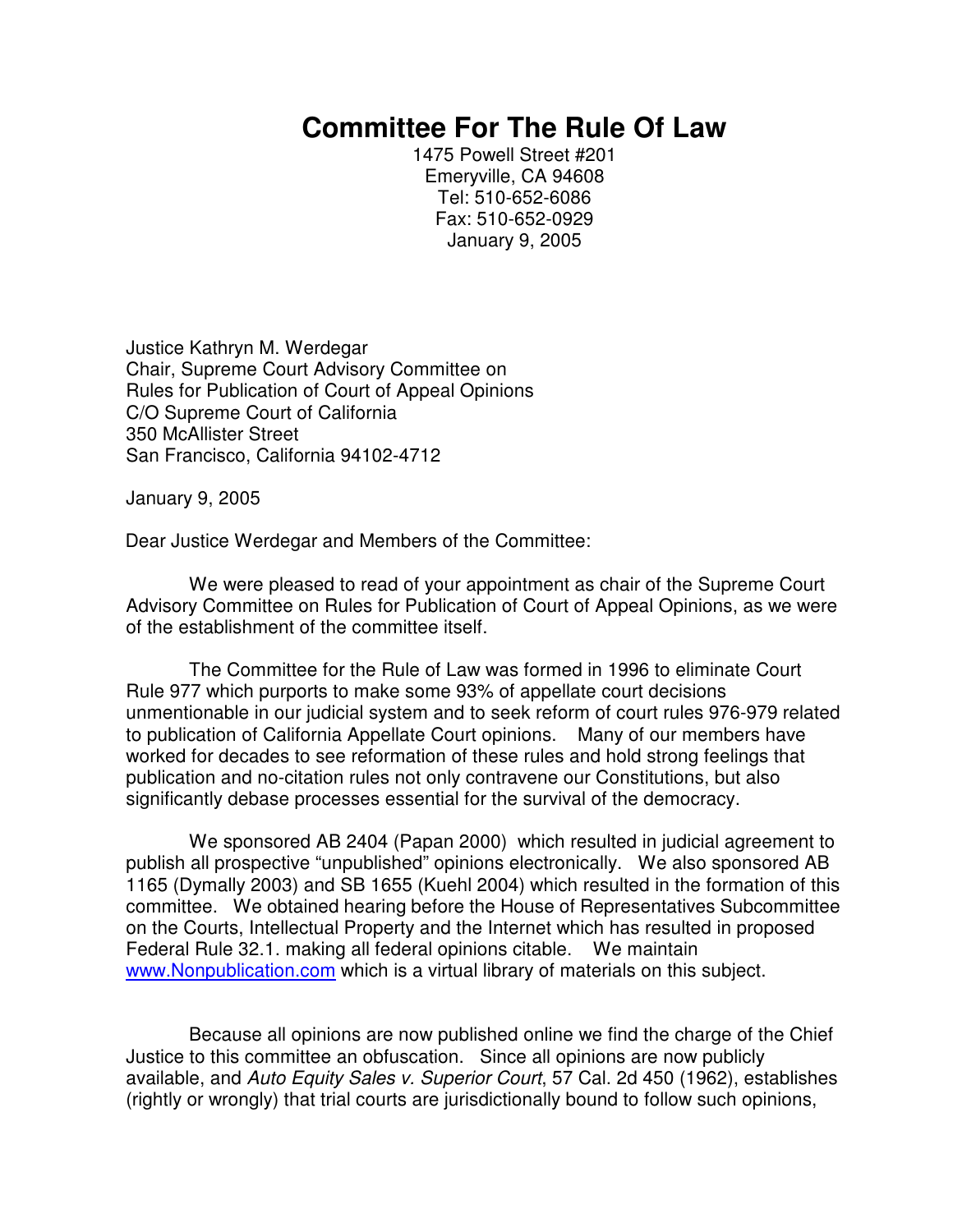the only effect any change in publication rules your committee will recommend will be to change the composition of the set of opinions which may be mentioned in our courts. If, for instance, rule 977 is unconstitutional or other cause is found to invalidate 977 as wrong, then the committee's work has no practical effect because all opinions would then be citable. Conversely, should the committee find Rule 977 inappropriate, it may make the rule nugatory by determining that all opinions should be published. Thus the committee should take up Rule 977 notwithstanding the limited charge of the Chief Justice.

Through five separate litigations related to the validity of the no-citation rule, in three of which the California Judiciary was the defendant, the California Judiciary has made clear that it holds a strong institutional bias against reform or even publicly addressing the issues raised. In the cases where it was the defendant, it refused to recuse itself for bias, unlike the 9<sup>th</sup> Circuit. Its unpublished opinion in *Schmier v. The Supreme Court of California* A101206 (12/16/03) purporting to resolve the free speech issue ignores all constitutional analysis, referring to a prior opinion that does not address the issue *at all*.

Instead of considering the issues raised by no citation rules according to well established judicial methodology, the judiciary used its raw power to quash any open inquiry into its practices. In doing so it evidenced that it may not be trusted to judge itself. Worse still, it seems evident that the various levels of the defendant judiciary communicated "advice" to the judges hearing the case.

Such wagon circling and stonewalling are disappointing, coming from a judiciary in service to a free society, and if continued, will compromise the authority of the judiciary. We are hoping that under your leadership, this committee will take an approach more appropriate to the aspirations of the people. But, despite the enormous size of the community that find rules 976-979 wrong, the committee roster does not appear to include anyone who can be expected to voice challenge to these rules.

Our Committee believes that the courts are institutions owned and operated by and for the people. While we respect the need for courts to deliberate in private regarding determination of any particular case, we believe that we, the people, have an appropriate right to observe and participate in all significant forums where the manner of operation of the judiciary is discussed or determined.

This is particularly true in this case, where the issue is whether or not the age old doctrine of *stare decisis,* with its many fundamental implications for the right to petition government, equal protection, and the rule of law itself, is to be operative in our judicial system.

We believe we are entitled to hear all of the arguments made for and against proposals dealing with such a fundamental element of our judicial system, to determine whether such arguments are based in truth, the extent to which such